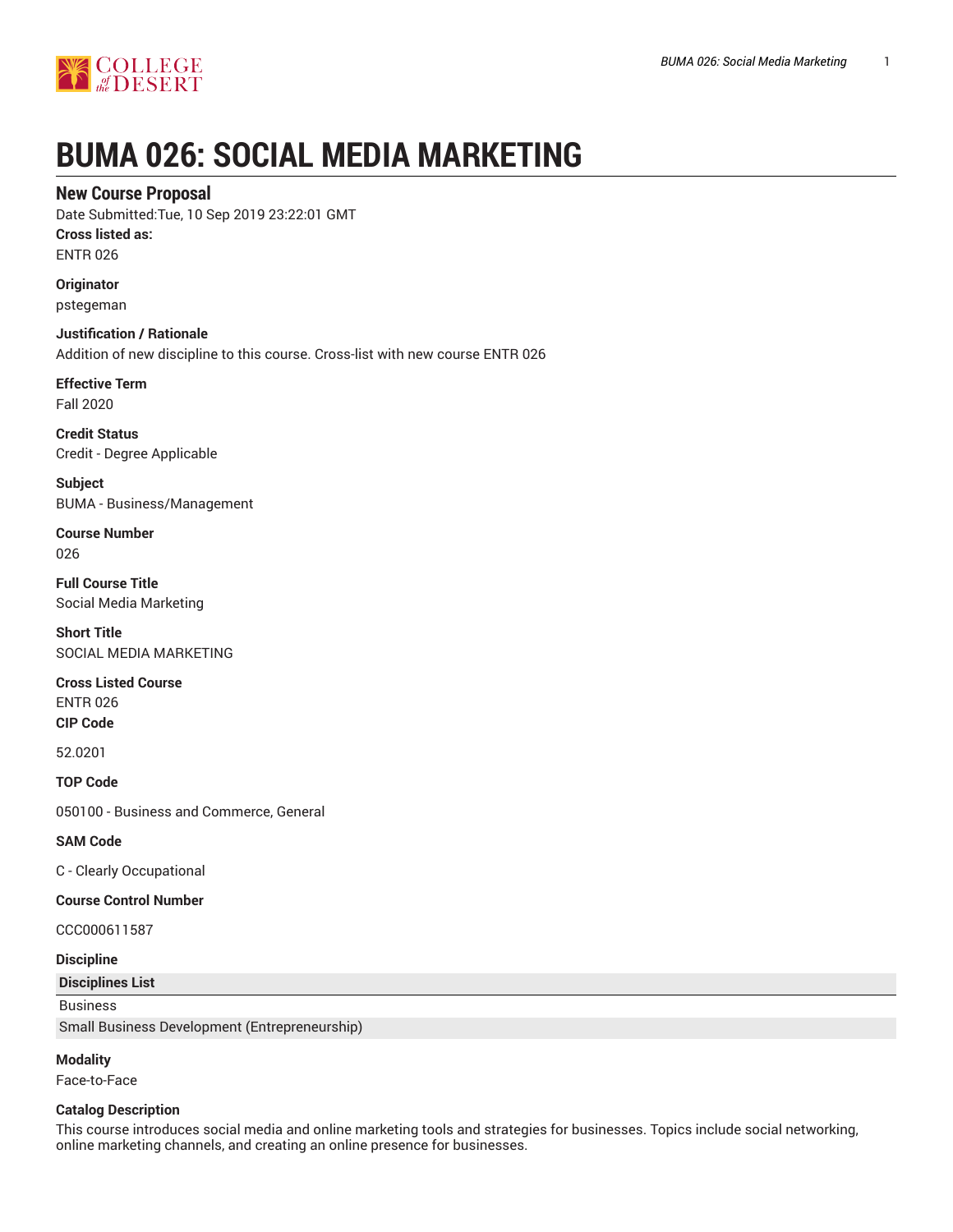

#### **Schedule Description**

Introduces social media and online marketing tools and strategies for businesses. Prerequisite: BUMA 027 Advisory: BUMA 031 & BUMA 094

**Lecture Units** 3 **Lecture Semester Hours** 54 **Lab Units** 0 **In-class Hours** 54

**Out-of-class Hours** 108

**Total Course Units**

3 **Total Semester Hours** 162

**Prerequisite Course(s)** BUMA 027 Advisory: BUMA 031 & BUMA 094

# **Required Text and Other Instructional Materials**

**Resource Type** Book **Open Educational Resource** Yes

**Author** Rob Stokes, Quirk eMarketing

**Title**

eMarketing: The Essential Guide to Marketing in a Digital World

**Publisher**

Independent

**Year** 2013

**ISBN #** 9780620565158

## **Class Size Maximum**

40

#### **Entrance Skills**

Basic knowledge of marketing mix. Understanding of target market concepts. Ability to formulate basic marketing strategy. Understanding of general market research and its use in marketing decisions. knowledge of basic budgeting and pricing.

## **Requisite Course Objectives**

BUMA 027-Identify and critically evaluate factors and processes associated with formulating marketing strategy. BUMA 027-Compare and contrast marketing strategies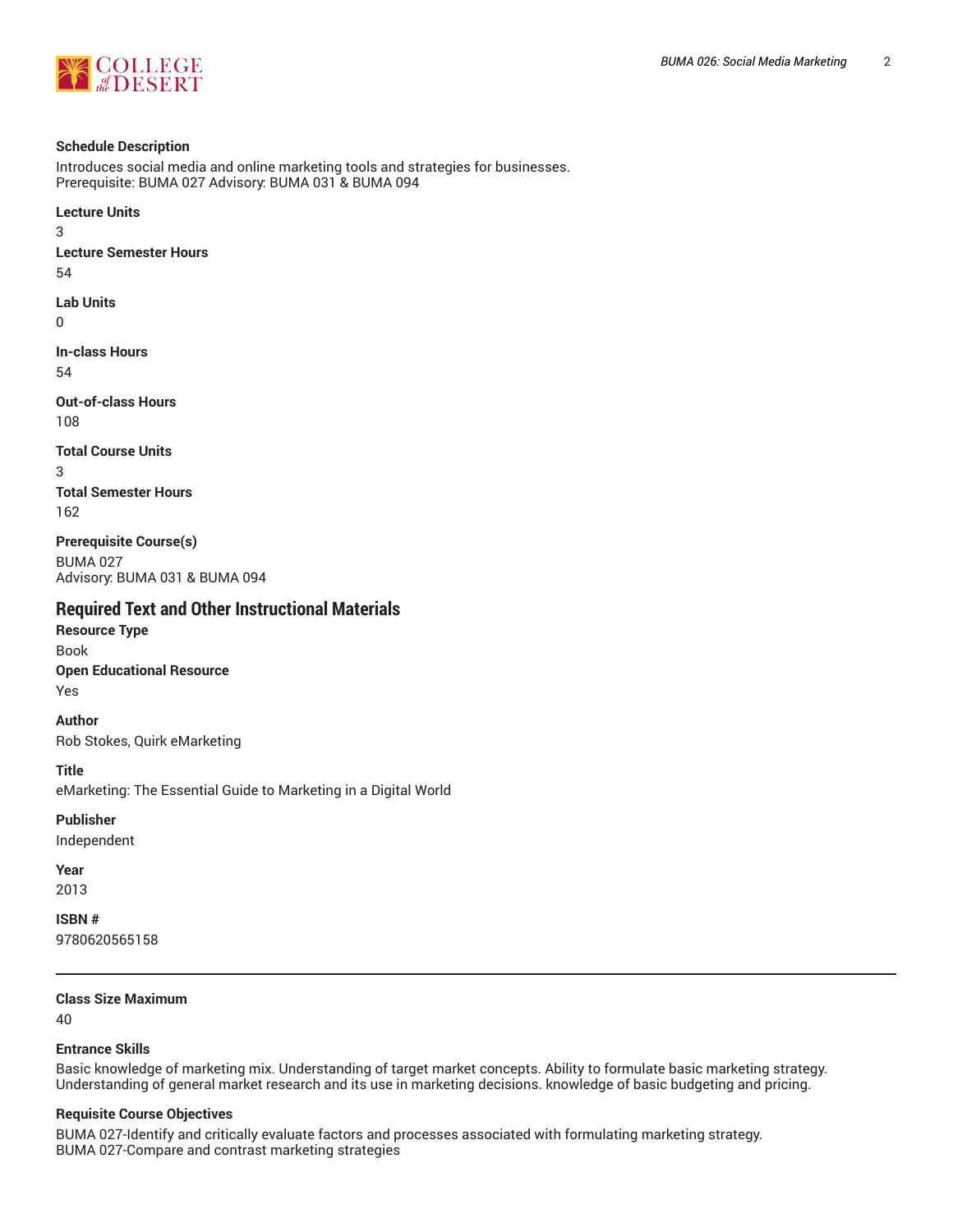

BUMA 027-Analyze, formulate and interpret problem situations through projects applying the principles and concepts of marketing and consumer behavior.

BUMA 027-Analyze relevant data for marketing decisions and formulating policy in marketing problems.

BUMA 031-Calculate the amount and percent of markup on merchandise;

BUMA 031-Produce and revise budgets.

BUMA 094-Prepare and present a market research report.

#### **Course Content**

- 1. What is Social Media?
- 2. How does it relate to Business?
- 3. New and Old rules of marketing and public relations
- 4. Social Media applications and guidelines for social networking
	- a. Using Facebook or similar application
	- b. Using Twitter or similar application
	- c. Using LinkedIn or similar application
	- d. Elevating your business social networking sites
- 5. Blogging for business development
	- a. The power of blogging
	- b. Understanding the uses of blogs for marketing and public relations
	- c. Monitoring and upkeep of blogs
	- d. Ethics and employee blogging recommendations
- 6. Online Marketing Channels
	- a. Sharing media with different websites
	- b. Podcasting using audio and visual content
	- c. Mobile applications and marketing
	- d. Real Simple Syndication (RSS) importance to small businesses
- 7. Monitoring customer reviews
	- a. Effective monitoring of negative and positive customer reviews
	- b. Social news and blogs
	- c. Bookmarking sites
- 8. Developing the online presence for your business
	- a. Branding effectively through social media
	- b. Effective use of website and mobile application
- 9. Building a Marketing and Public Relations Plan for your Business
	- a. Marketing and Public Relations goals
	- b. Acquiring buyer testimonials
	- c. Developing thoughtful content
	- d. Effective writing for online and social media content
- 10. Metrics of social media
- a. Goals of social media
	- b. New rules of measurement
	- c. What you should measure

#### **Course Objectives**

|             | <b>Objectives</b>                                                                                                                                                        |
|-------------|--------------------------------------------------------------------------------------------------------------------------------------------------------------------------|
| Objective 1 | Understand social media applications and propose guidelines and optimization tips for social networking and<br>businesses.                                               |
| Objective 2 | Examine why it is important to manage, monitor, and continuously improve customer ratings and feedback on social<br>media applications, bookmarking websites, and blogs. |
| Objective 3 | Distinguish which online media to use for specific businesses to create an online presence using websites and mobile<br>applications.                                    |
| Objective 4 | Outline the steps that are needed to create an effective social marketing campaign, and how it can be integrated in<br>the overall marketing strategy of the business.   |
| Objective 5 | Understand the goals and metrics that can be used to determine the quantitative effectiveness of differing practices<br>that are used within business social media.      |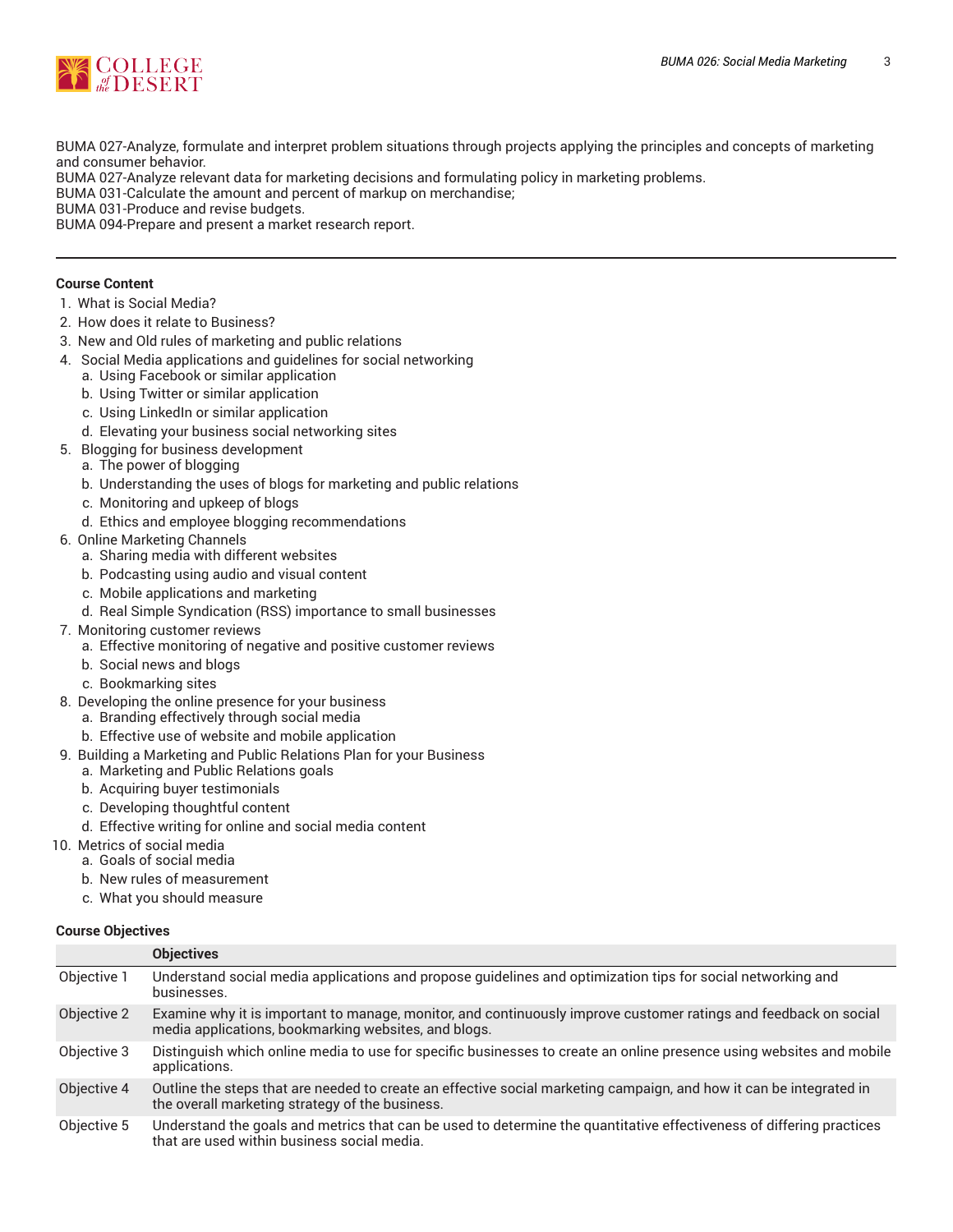

#### **Student Learning Outcomes**

|           | Upon satisfactory completion of this course, students will be able to:                                       |
|-----------|--------------------------------------------------------------------------------------------------------------|
| Outcome 1 | Outline the steps that are needed to create an effective social marketing campaign.                          |
| Outcome 2 | Create a marketing plan and an online business presence using websites and mobile applications               |
| Outcome 3 | Construct goals and metrics to determine the quantitative effectiveness of a businesses social media program |

## **Methods of Instruction**

| <b>Method</b>                | Please provide a description or examples of how each instructional<br>method will be used in this course.                                                                                                |
|------------------------------|----------------------------------------------------------------------------------------------------------------------------------------------------------------------------------------------------------|
| Lecture                      | New theories, ideas, and concepts will be introduced through lecture.                                                                                                                                    |
| Activity                     | Reinforce concepts and encourage students to apply them to social<br>media and businesses.                                                                                                               |
| Collaborative/Team           | Students participate in cooperative learning tasks such as small group<br>exercises to identify types and uses of social media in businesses and<br>apply that information in developing their own uses. |
| Technology-based instruction | Case studies to provide students with the opportunity to utilize concepts<br>learned in class to analyze real-world situations dealing with social<br>media and business.                                |
| Participation                | Work individually and in groups to develop sample social media<br>programs and online presence.                                                                                                          |
| Other (Specify)              | Work with guest speakers and community businesses to apply learning<br>to real-world situations.                                                                                                         |
|                              |                                                                                                                                                                                                          |

#### **Methods of Evaluation**

| <b>Method</b>                            | Please provide a description or examples of how<br>each evaluation method will be used in this course.                                                                                                                                                                                 | <b>Type of Assignment</b> |
|------------------------------------------|----------------------------------------------------------------------------------------------------------------------------------------------------------------------------------------------------------------------------------------------------------------------------------------|---------------------------|
| Group activity participation/observation | Individual, small group, or paired activities designed<br>to allow students to demonstrate understanding of<br>social media concepts as they relate to businesses.<br>Introduction to search and evaluation will be in<br>class, completion of assignments will be outside of<br>class | In and Out of Class       |
| Written homework                         | Written reports designed to assess the application<br>of social media principles and practices.                                                                                                                                                                                        | Out of Class Only         |
| Portfolios                               | Individual or class projects designed to evaluate<br>the application of social media principles and<br>practices. Some work will be done in class. Most will<br>be assignments to complete outside of class.                                                                           | In and Out of Class       |
| Oral and practical examination           | Quizzes, exams and in-class participation<br>demonstrating proficiency in the subject matter.<br>Quizzes will be outside of class, some exams will be<br>in class and some outside of class. Participation will<br>be in class                                                         | In and Out of Class       |
| Other                                    | Final project requiring creation of an effective<br>social networking campaign through the use of<br>social media websites, such as Facebook, LinkedIn,<br>and Twitter. An effective campaign to a targeted<br>audience. Most work will be done outside of class                       | In and Out of Class       |

## **Assignments**

#### **Other In-class Assignments**

• Readings from assigned textbook, journals, and online sources on what is social media; the old and new rules of marketing and public relations; the various social media Web applications; the uses, power, ethics, and guidelines of blogging; video and audio content delivery technologies and the importance of RSS feeds; importance of managing, monitoring, and improving customer ratings and feedback on social media.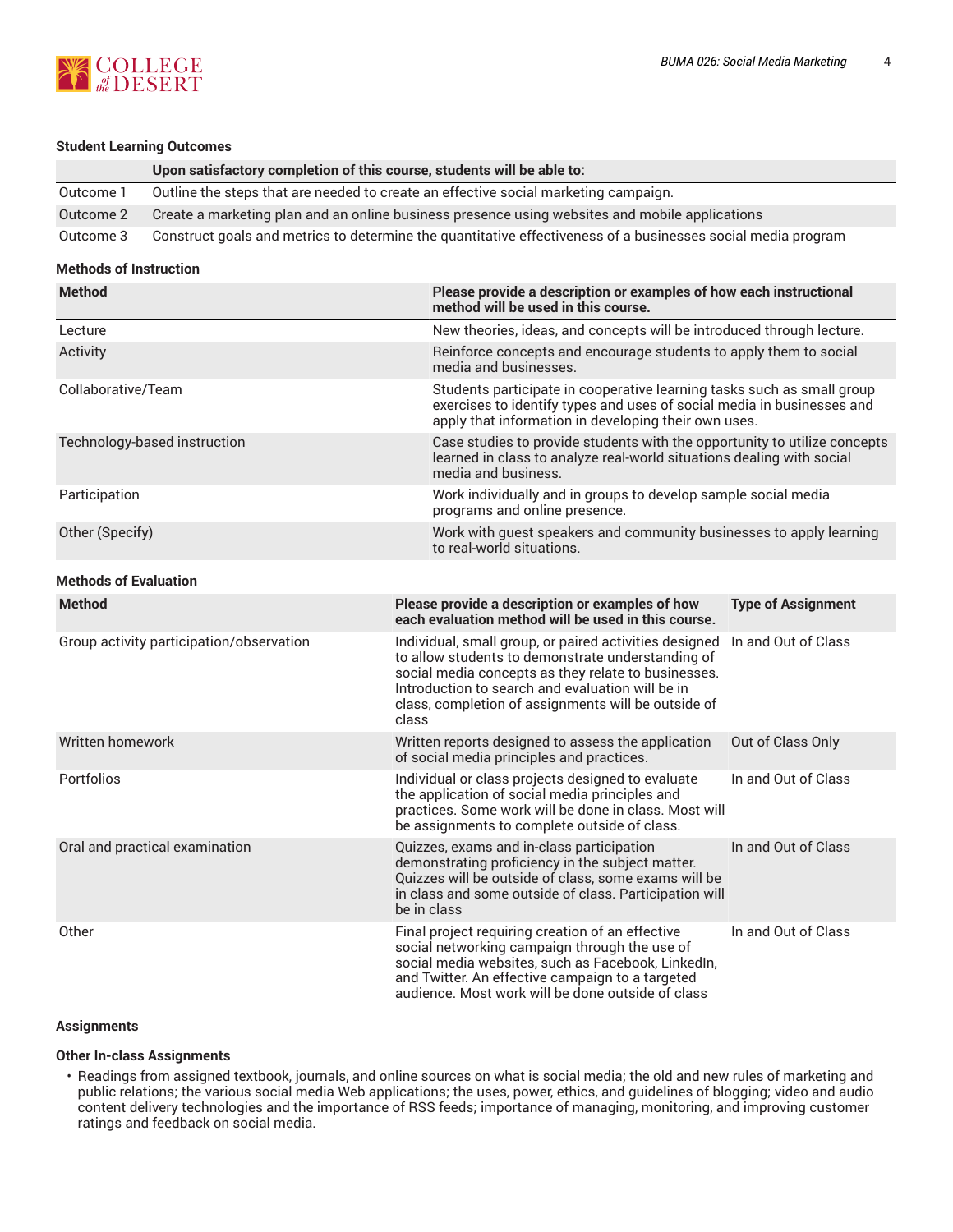

#### **Other Out-of-class Assignments**

• Written short essay assignments and quizzes/exams consisting of: proposing guidelines and optimization tips for social media; an evaluation of blogging ethics and guidelines; an evaluation of video and audio technologies and the importance of RSS feeds; an outline of the steps that are needed to create an effective social marketing campaign, and written description of how it can be integrated in the overall firm's marketing strategy; creating an online presence using websites and mobile applications.

Project that includes creating a social networking campaign incorporating social media websites, such as Facebook, LinkedIn, and Twitter.

Exercise on constructing goals and metrics that evaluate quantitative effectiveness of different social media practices.

**Grade Methods** Letter Grade Only

# **MIS Course Data**

**CIP Code** 52.0208 - E-Commerce/Electronic Commerce.

**TOP Code** 050900 - Marketing and Distribution

**SAM Code** C - Clearly Occupational

**Basic Skills Status** Not Basic Skills

**Prior College Level** Not applicable

**Cooperative Work Experience** Not a Coop Course

**Course Classification Status** Credit Course

**Approved Special Class** Not special class

**Noncredit Category** Not Applicable, Credit Course

**Funding Agency Category** Not Applicable

**Program Status** Program Applicable

**Transfer Status** Not transferable

**Allow Audit** No

**Repeatability** No

**Materials Fee** No

**Additional Fees?** No